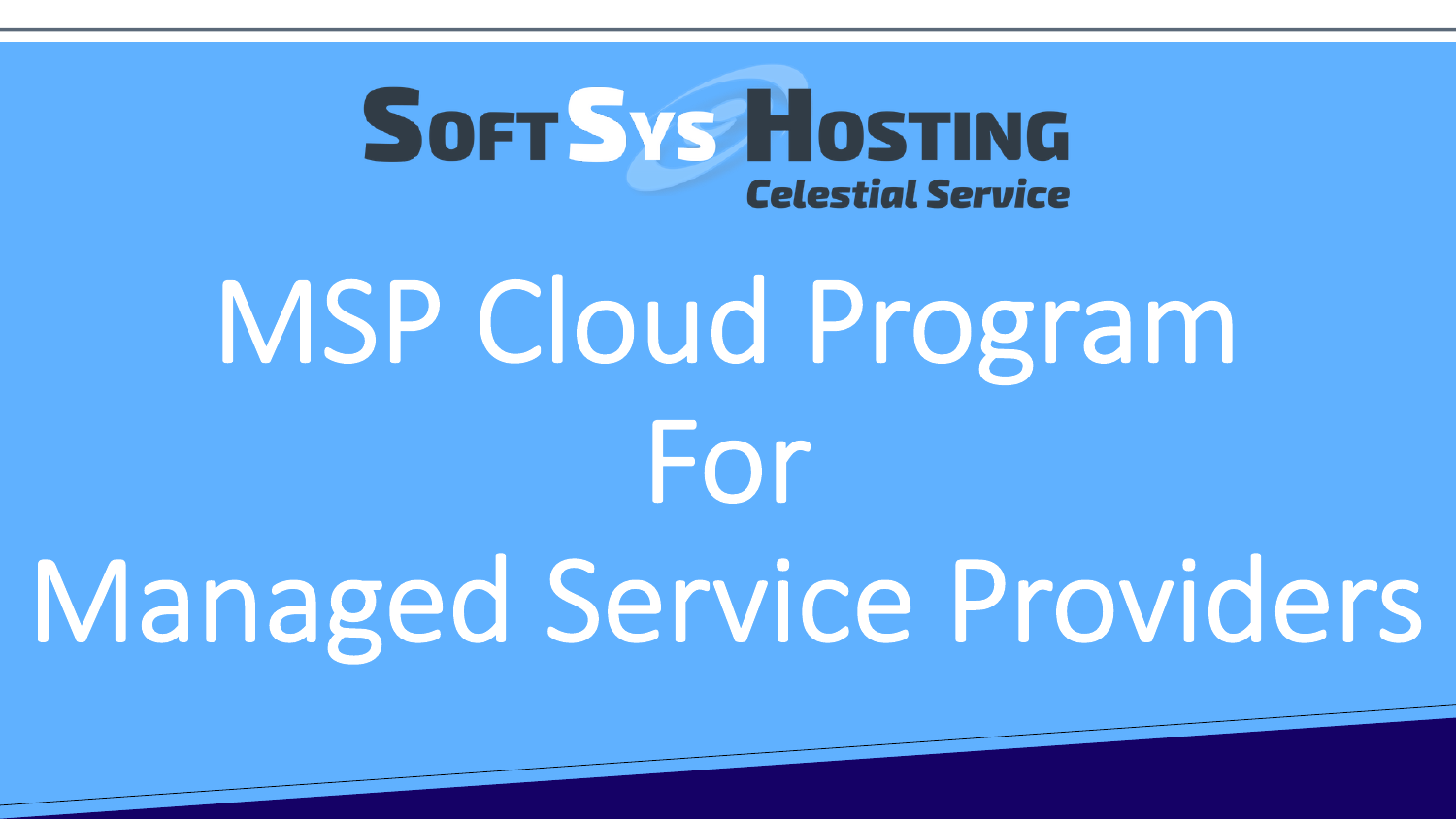#### SoftSys MSP Cloud Program

- SoftSys is more than just an infrastructure provider, we can be your entire cloud services division or simply offer you the support in areas you're missing.
- We have been selling the cloud for 14 years and have a team of true experts in the field to help you every step of the way.
- SoftSys is already used by dozens of MSPs, telecommunications companies, and other IT service providers as the core for their cloud and/or cloud-based backup and disaster recovery service delivery and/or managed security.

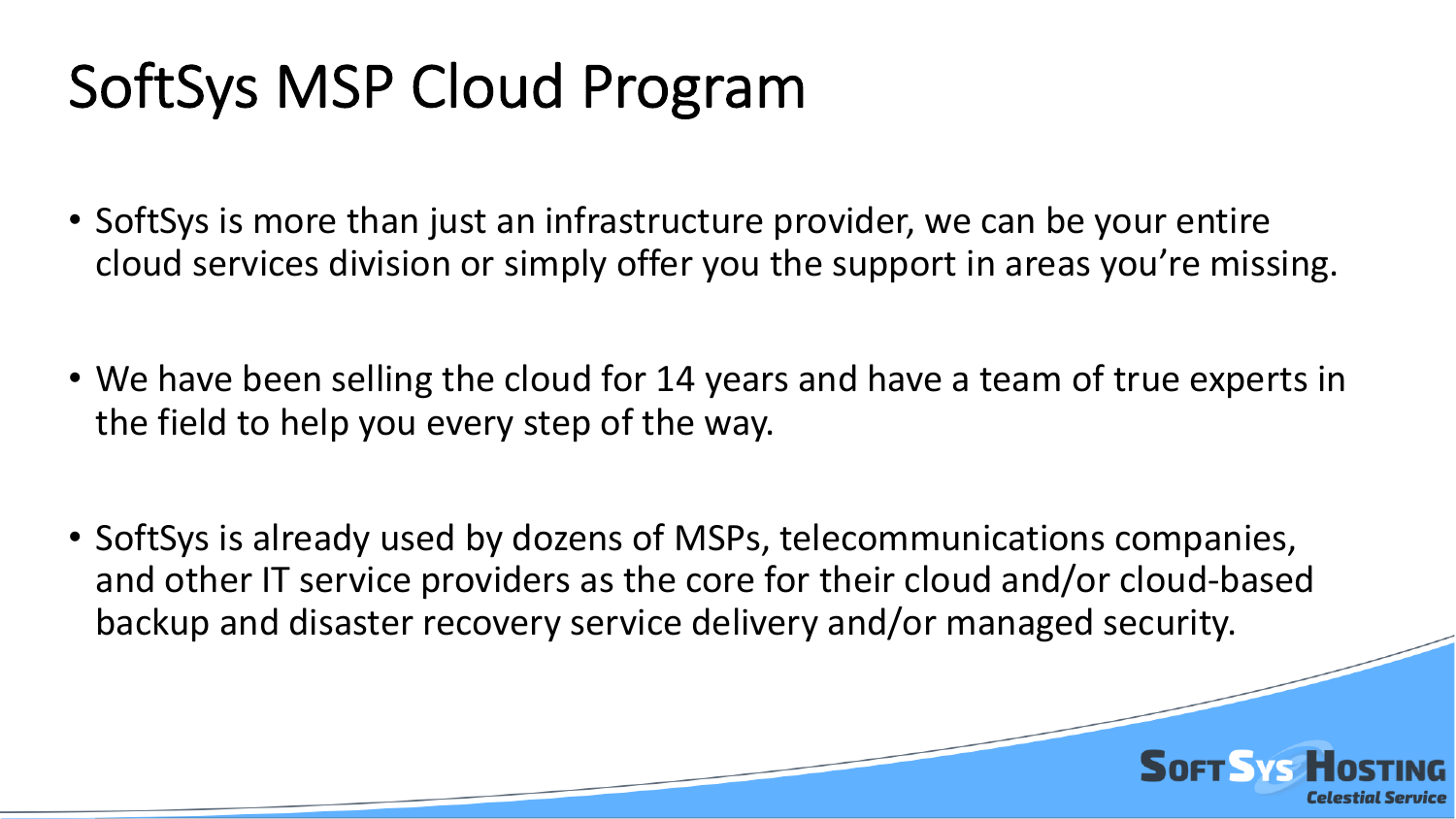#### Why SoftSys MSP Cloud Program?

- **Higher Margins** Typically MSPs will not get more than 15% margin from any of the larger cloud services providers. From SoftSys, margins START at 20%, with many MSPs achieving 40% or greater margins by offering other managed services, upselling additional services, or delivering custom products.
- **Lower Cost to You** With SoftSys, you don't need to hire the cloud engineers, pay for training or certifications, buy additional support contracts, or build out any of your own infrastructure.

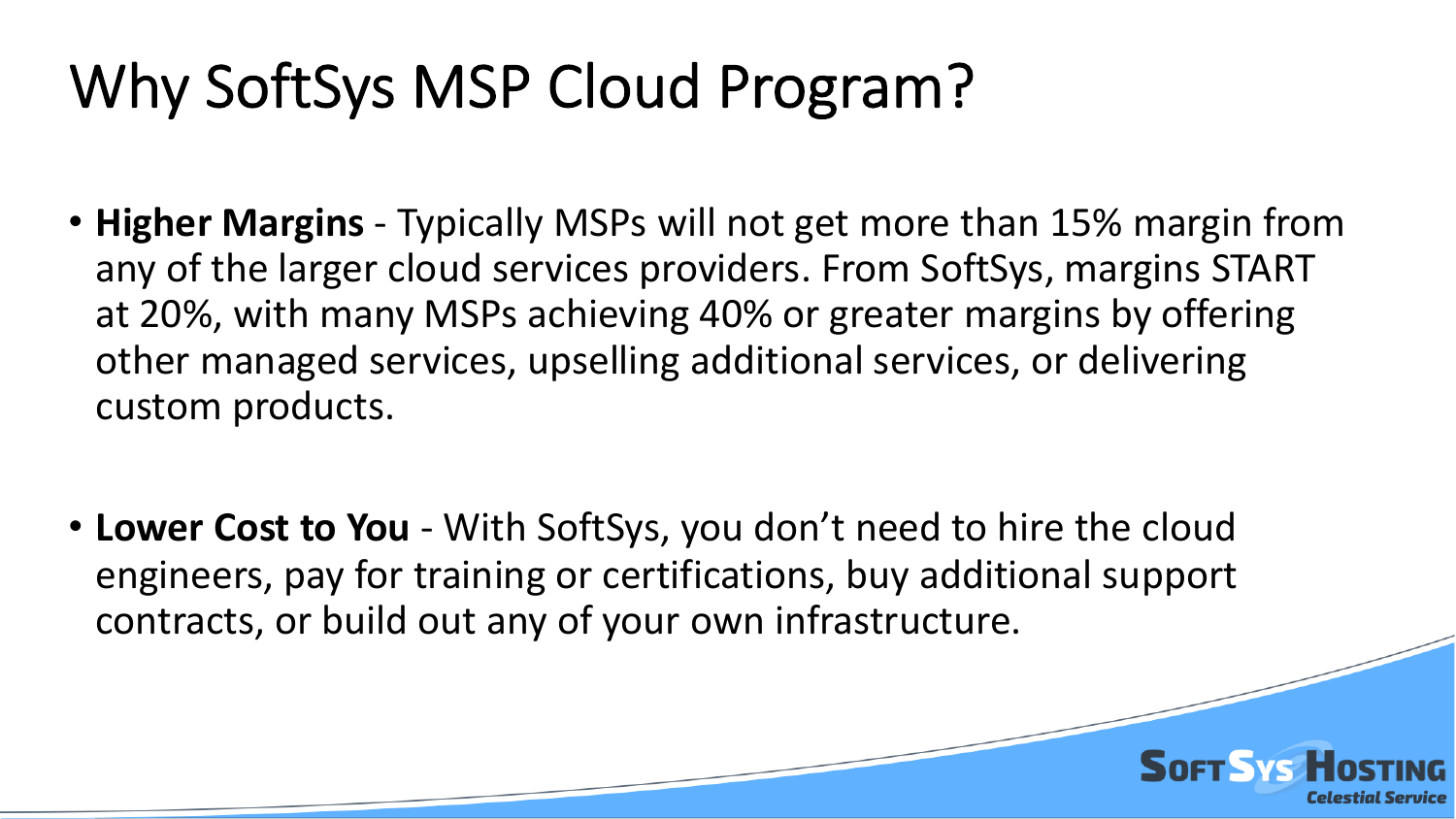#### Why SoftSys MSP Cloud Program? …

- **Get to Market Immediately** This is a true turnkey solution and does not require you to setup complex systems, go through elaborate training, or pass a certification process. Start making money on selling cloud solutions now.
- **True Partnership, Greater Success** We truly here work with you to drive mutual success. We can support marketing and lead generation, bring our engineers into sales and discovery calls, host cloud business strategy meetings, or deliver industry insights to your organization. We're here to help every step of the way.

**SOFT SYS HO** 

Celestial Service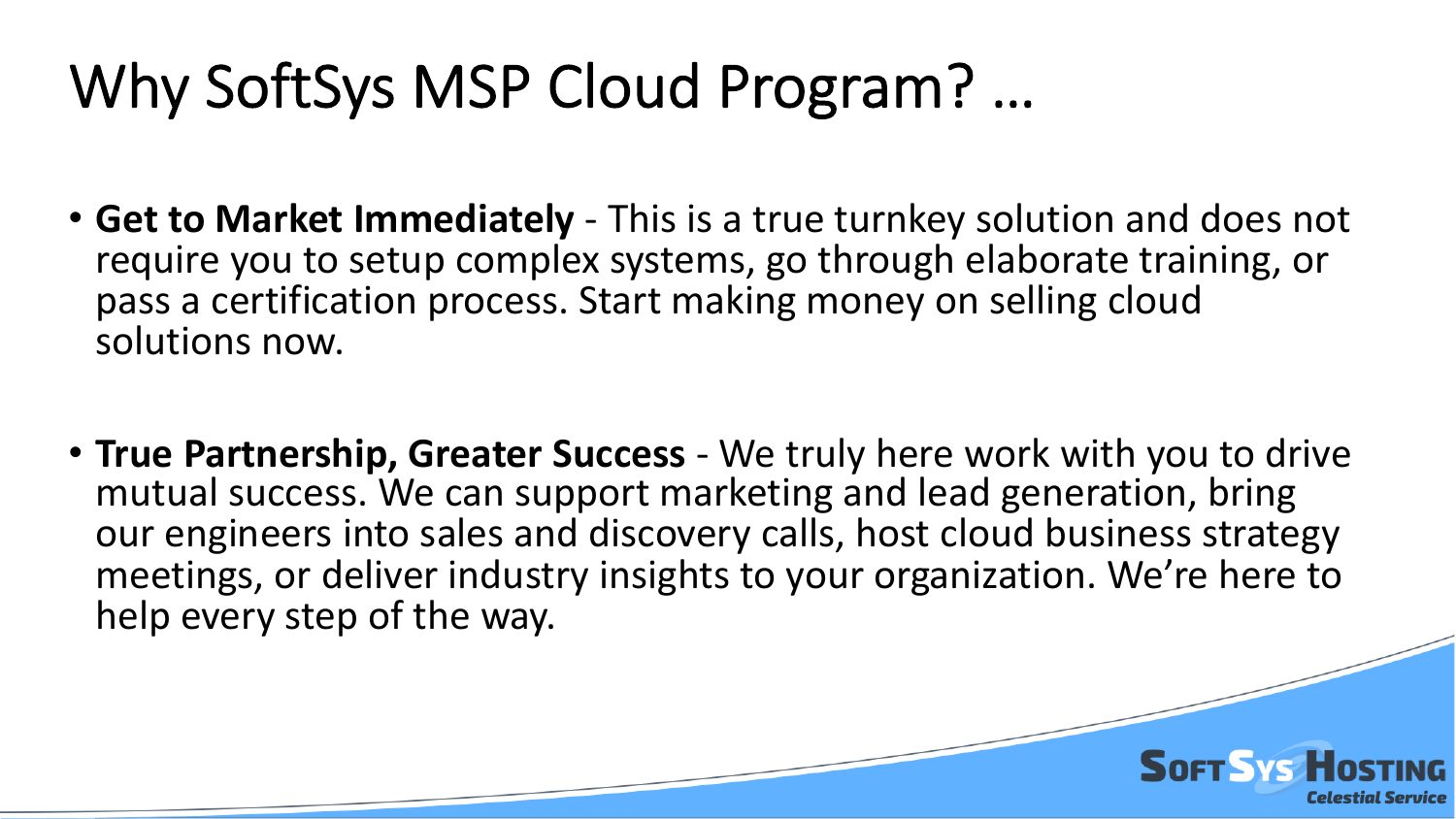#### Why SoftSys MSP Cloud Program? …

• **Custom Product Development** - If you have a common software platform or product set you're offering to your customers, our team will work with you to productize this into an easily sellable cloud product. This can allow immense business scalability at high margins.

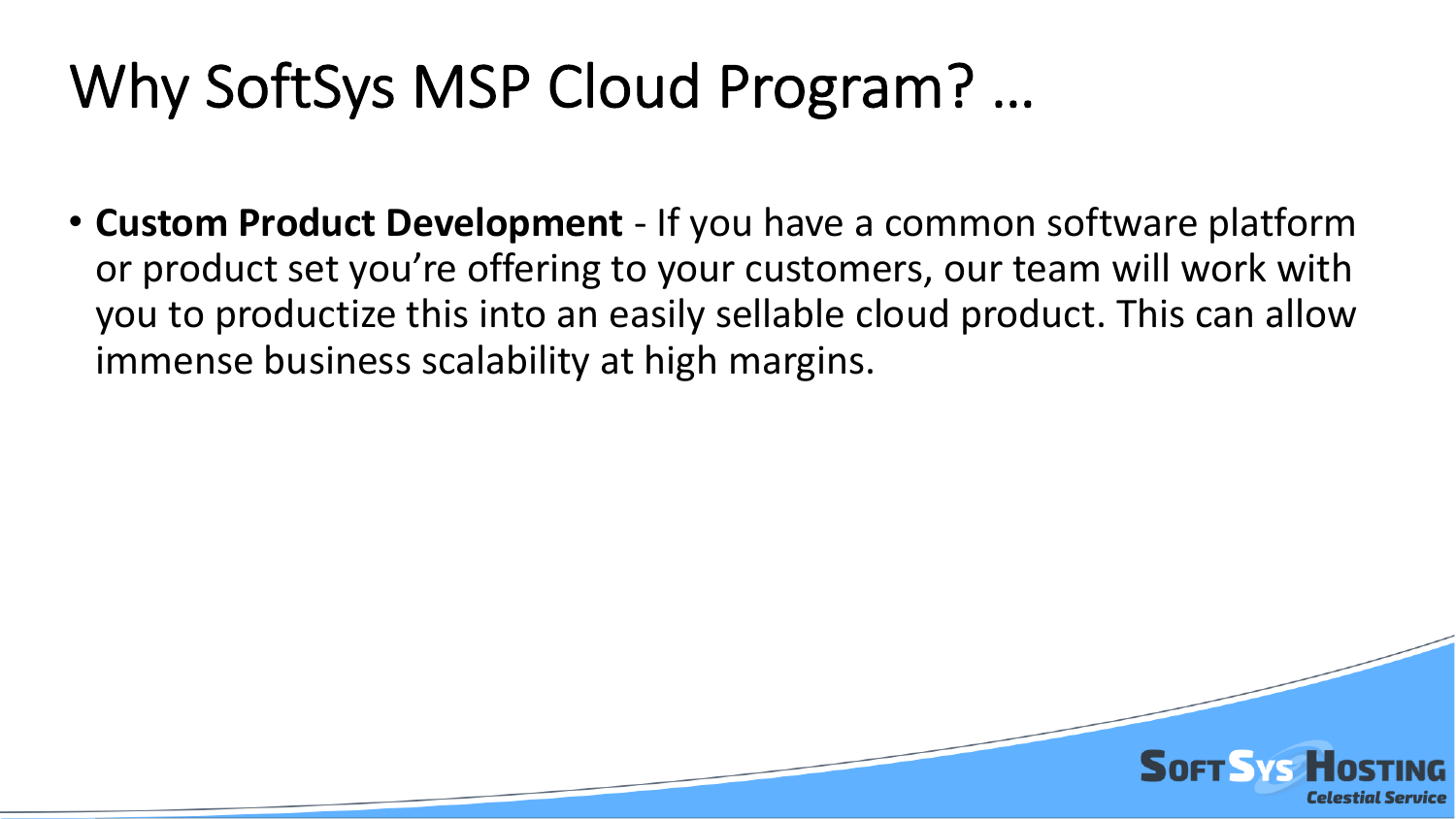### Make the Cloud Make Business Sense With SoftSys

In business, it really comes down to numbers and that is where SoftSys offers a clear value. In most scenarios, you won't achieve more than a 15% margin with most other cloud or cloud-based backup and disaster recovery service providers. Not only does SoftSys offer a **higher margin**, we also provide it with **no investment** needed from your side. With any other services provider, you're going to need to go through regular training/certification, hire cloud engineers (you are responsible for all management and support), build marketing programs from scratch, and more.

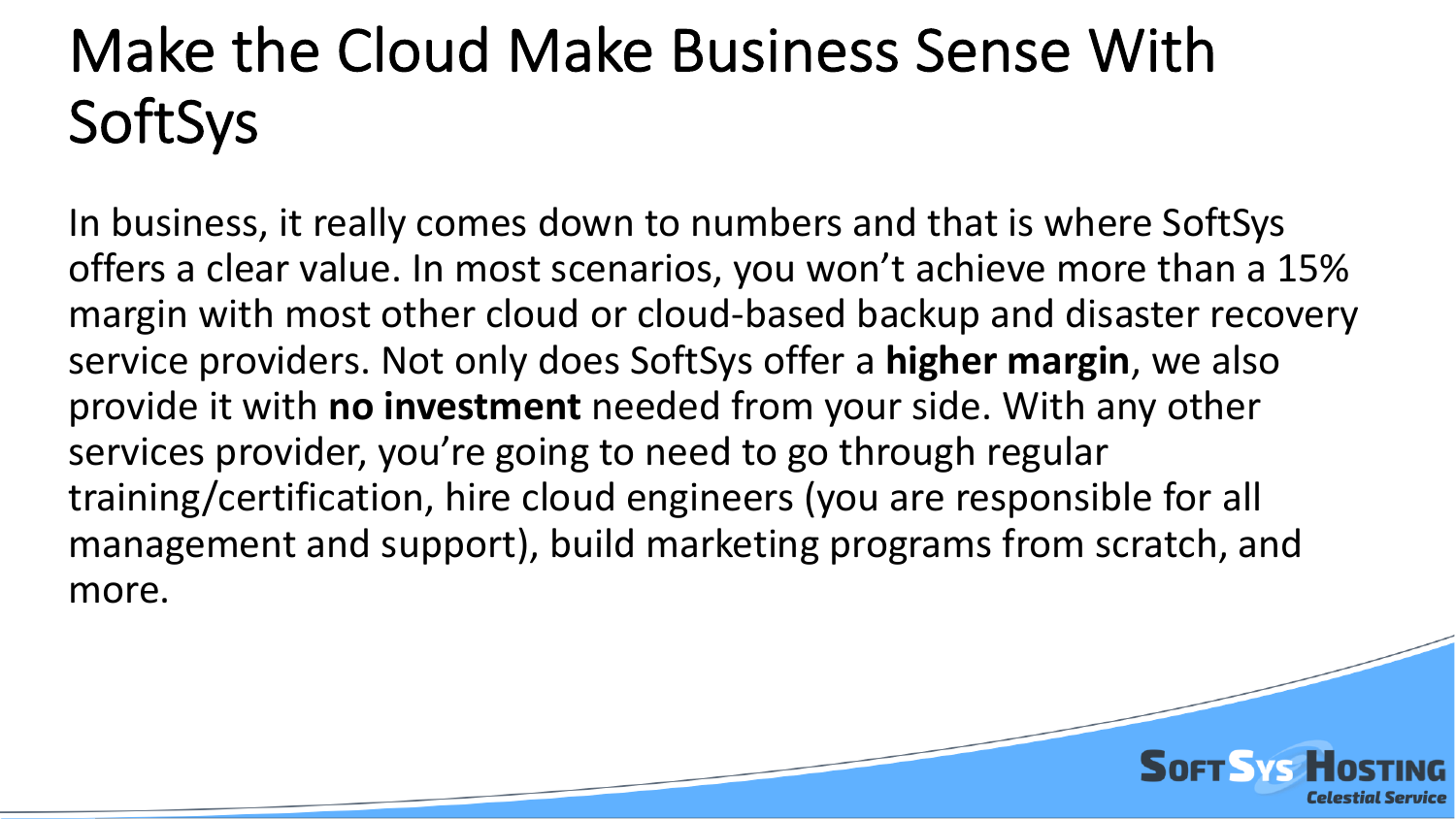#### Make the Cloud Make Business Sense With SoftSys

|                                                         | <b>SoftSys</b>               | <b>Azure Direct Tier 1 CSP</b>                                         | <b>Azure Indirect CSP</b>                             | <b>AWS</b>                                                        |
|---------------------------------------------------------|------------------------------|------------------------------------------------------------------------|-------------------------------------------------------|-------------------------------------------------------------------|
| <b>Commission Payout</b>                                | 20%                          | 15%                                                                    | 12%                                                   | 7%                                                                |
| <b>Revenue Requirements</b>                             | <b>None</b>                  | \$100,000/month                                                        | <b>None</b>                                           | $$1,000/m$ onth                                                   |
| <b>Required Systems</b>                                 | <b>None</b>                  | <b>Fully Automated Billing and Self-</b><br><b>Provisioning Portal</b> | <b>Customer Billing</b>                               | <b>None</b>                                                       |
| <b>Required Engineering</b><br><b>Staff</b>             | <b>None</b>                  | <b>Dedicated Azure Engineer</b><br>$($120,000/year+)$                  | <b>Dedicated Azure Engineer</b><br>$($120,000/year+)$ | 2x AWS Certified Architects<br>$($160,000/year+Total)$            |
| <b>Required Support</b>                                 | <b>None</b>                  | \$15,000/year for Advanced<br>Support                                  | <b>Support Provided by Indirect</b><br>Partner        | ~7% for Business Support                                          |
| <b>Net Profit</b><br>(On \$2Mn Annual Cloud<br>Revenue) | \$400,000/year               | \$65,000/year                                                          | \$60,000/year                                         | <b>None</b>                                                       |
| <b>Time to Profitability</b>                            | <b>Profitable From Day 1</b> | Profitable After \$1.35 Million in<br><b>Sales</b>                     | Profitable After \$1.33 Million in<br><b>Sales</b>    | Profit Would Need to be Driven<br><b>From Additional Services</b> |